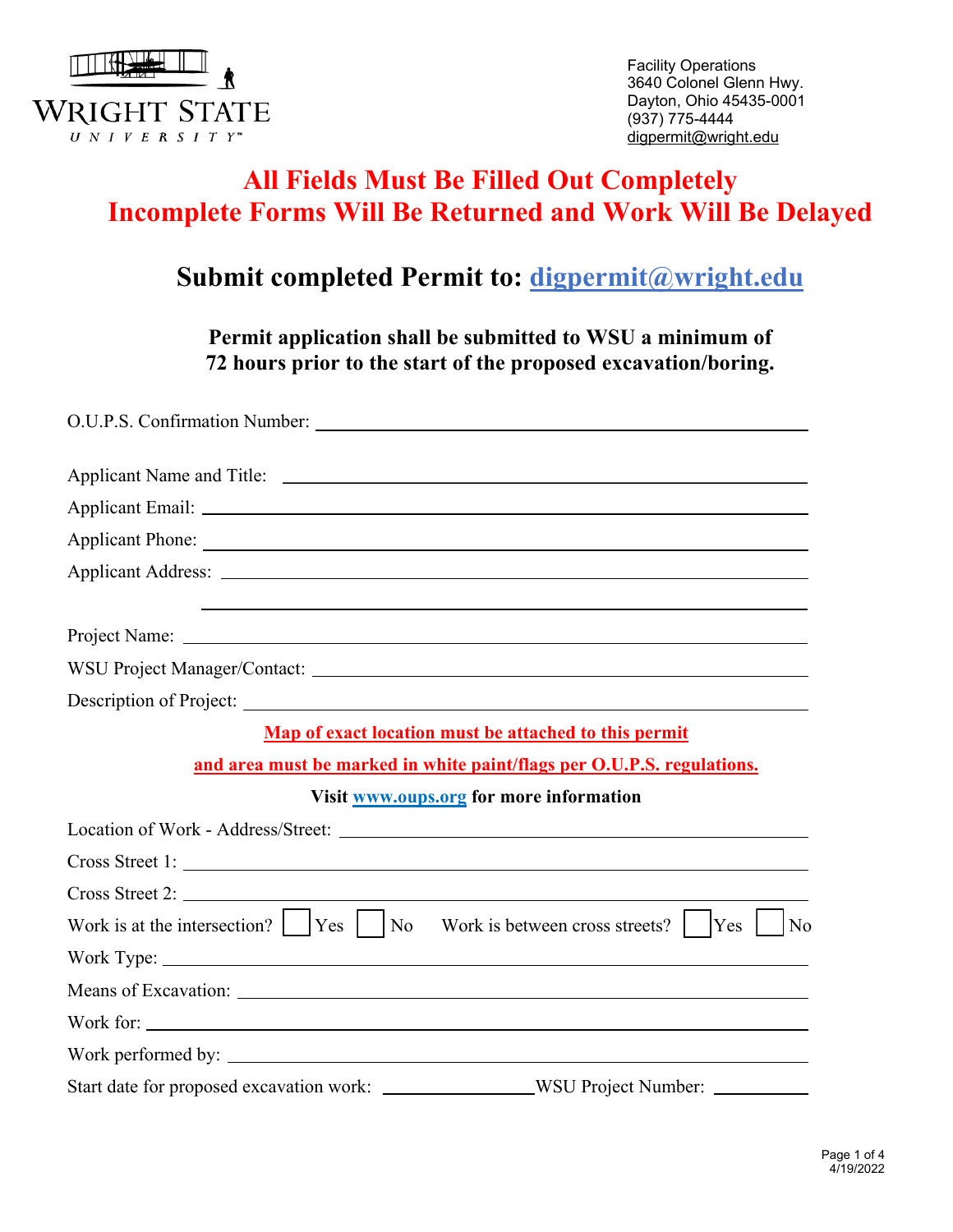

#### **GENERAL PROVISIONS**

Facility Operations 3640 Colonel Glenn Hwy. Dayton, Ohio 45435-0001 (937) 775-4444 digpermit@wright.edu

1) This permitting process is designed to help prevent damage during excavation operations on the WSU campus. It is not intended to modify a project's drawings and specifications. Any discrepancies between items contained in the contract drawings and specifications and the general provisions of this permit shall be resolved in writing prior to the commencement of any excavation/boring work. **No excavation/boring work shall take place until this form has been submitted and approved in full by WSU.** 

2) The Applicant shall review in detail the proposed area of excavation with Facilities Management and Services (FMS) and Computing and Telecommunications Services (CATS) prior to commencing any excavation work related to this project. The Applicant shall receive written approval of the area to be excavated from FMS and CATS prior to starting any work via a signed copy of this permit. Any deviation, or changes encountered during excavation shall also require written approval by the FMS and CATS. The applicant shall provide a drawing indicating the location of the excavation.

3) Horizontal Boring procedures shall include line and grade control by a licensed surveyor or professional engineer. The procedures shall include verification and a summary of the work performed by the licensed surveyor or professional engineer and shall be submitted to FMS upon completion of the boring operation. **Permit #:**

4) Upon completion of the excavation/boring project, as-built drawing of work performed shall be submitted to FMS. These drawings shall include positional data (including elevation) for all items that were installed as part of the excavation project.

#### **5) The Applicant shall clearly mark the boundary of the proposed excavation/boring site with white paint per OUPS Regulations.**

6) The Applicant shall take industry standard precautions necessary to insure that the excavation/boring work shall not damage any existing underground facilities. Further, the Applicant shall hold WSU harmless for any and all claims that may arise from construction activities associated with this excavation/boring work.

#### **APPLICANT CERTIFICATION**

In requesting this permit the undersigned, representing the Applicant, certifies that he/she has read and understands all of the foregoing provisions; that he/she has authority to sign for and bind the Applicant; and that by virtue of his/her signature the Applicant is bound by all conditions set forth herein.

| Printed/Typed Name                                                            | Signature | Title | Date  |
|-------------------------------------------------------------------------------|-----------|-------|-------|
| UNIVERSITY APPROVALS                                                          |           |       |       |
| <b>Facility Operations Approval:</b>                                          |           |       | Time: |
| CaTS Approval:                                                                |           | Time: |       |
| $\alpha$ is the set of $\alpha$ in the set of $\alpha$ is the set of $\alpha$ |           |       |       |

**Submit completed permit to digpermit@wright.edu**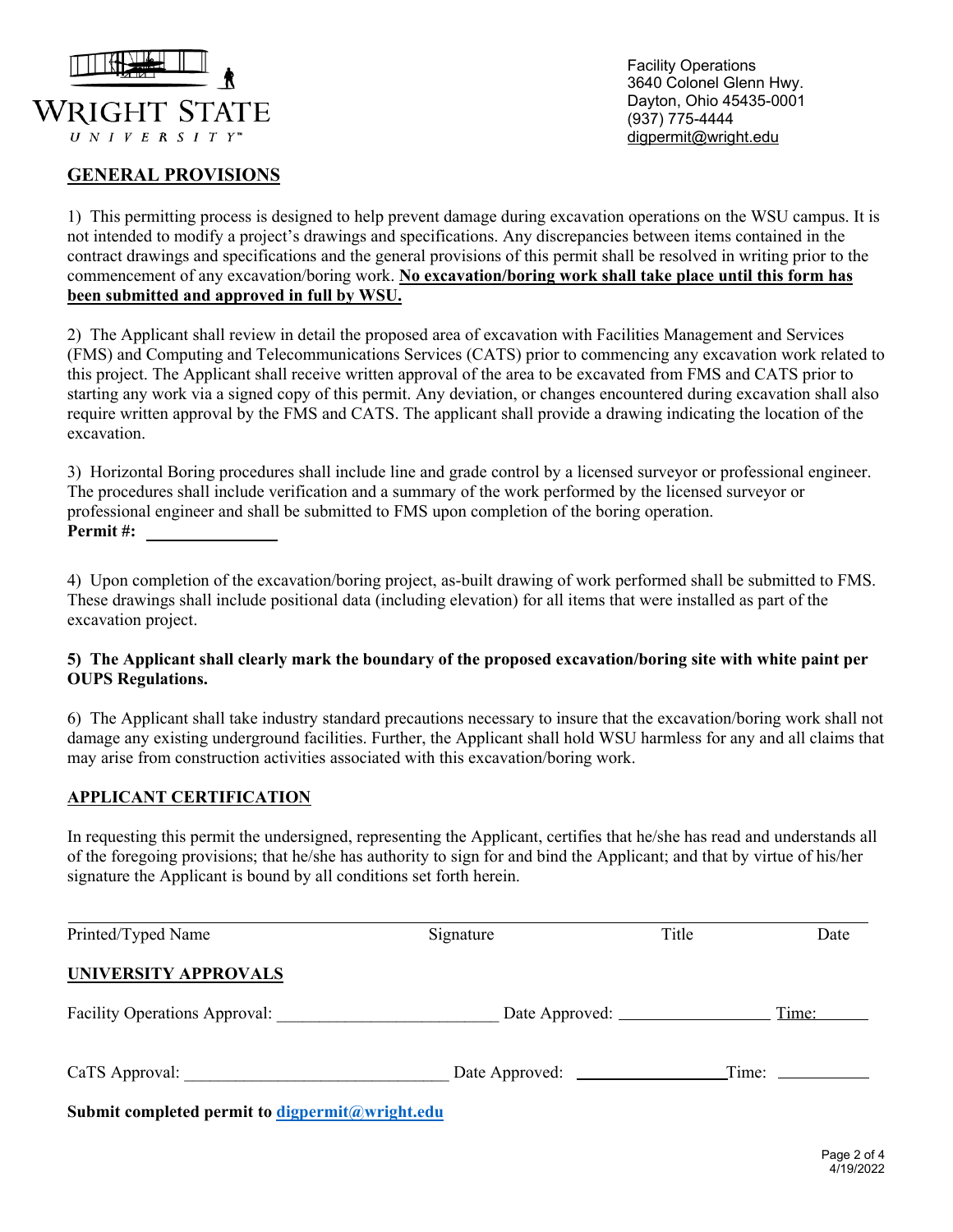

Facility Operations 3640 Colonel Glenn Hwy. Dayton, Ohio 45435-0001 (937) 775-4444 digpermit@wright.edu

## **WSU Excavation/Boring Permit FAQ**

### **All Fields Must Be Filled Out Completely Incomplete Forms Will Be Returned and Work Will Be Delayed**

**A map of the exact location must be attached to this permit and the area must be marked in white paint/flags per O.U.P.S. regulations.**

#### **visit www.oups.org for more information**

**Permit application shall be submitted to WSU a minimum of 72 hours prior to the start of the proposed excavation/boring.** 

#### **I. In what situations should a dig permit be submitted?**

- a. Tent Installation (when stakes are used)
- b. Excavating
- c. Boring
- d. Post Hole Digging
- e. Installing Sign Posts
- f. Installing Fencing
- g. Any time the ground at WSU is going to be dug, bored, scratched, or otherwise disturbed in anyway.
- h. Surface penetrations in and around buildings require a **WSU Surface Penetration Permit**

#### **II. Who owns underground utility locating equipment?**

- a. Currently the following departments have equipment
	- i. Physical Plant Grounds Department
	- ii. CaTS Telecommunication Departmentp

#### **III. What is the time frame that a Dig Permit should be submitted?**

a. At least 72 business hours before the work is to take place.

#### **IV. Who should submit the Dig Permit?**

a. Whoever is performing the actual work is the responsible party for filling out and submitting the permit. Be it an outside contractor, Physical Plant Employee, Grounds Employee, etc. The Dig Permit can also be submitted by the Project Manager.